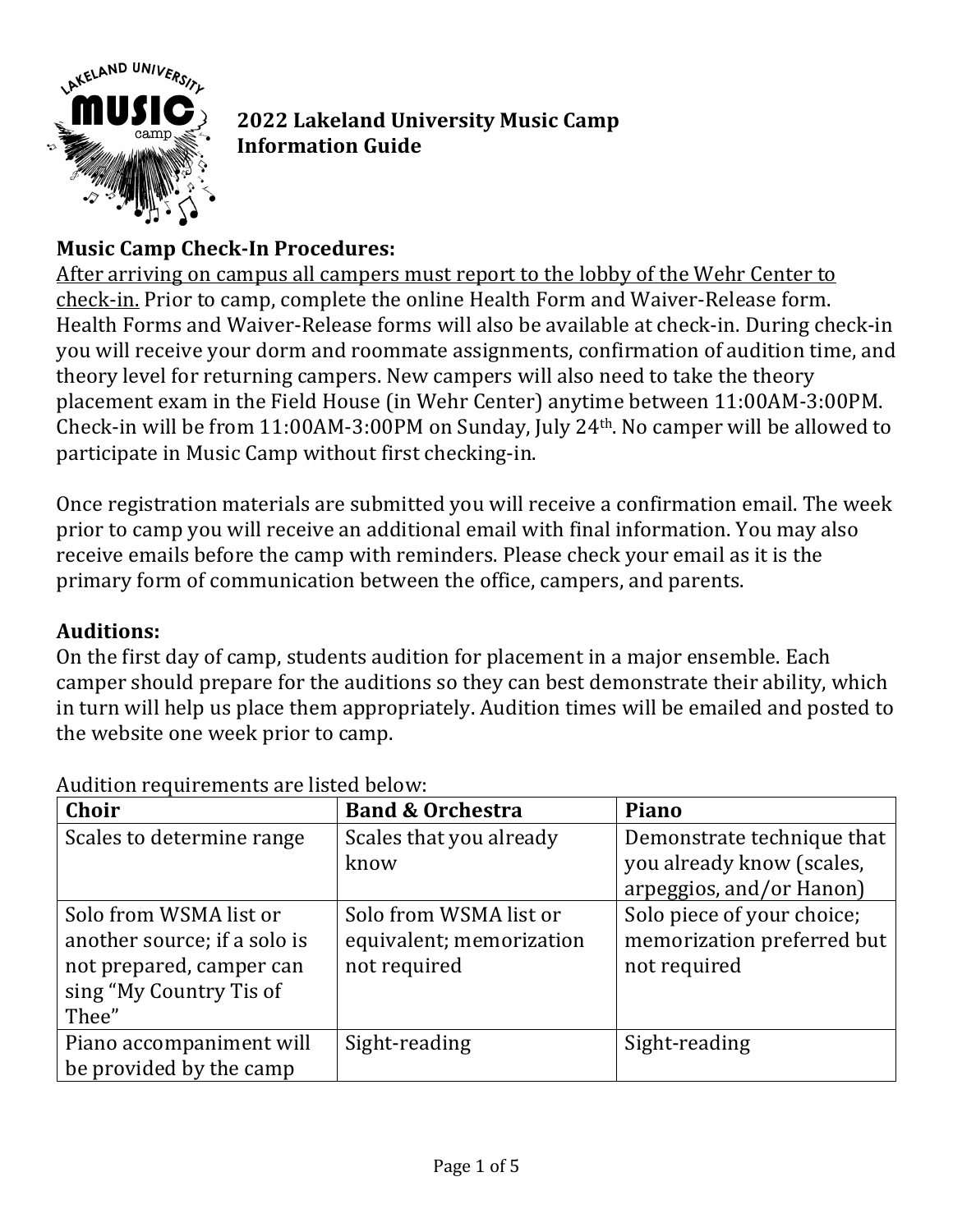### **Health and Waiver Forms:**

Every camper must complete and return the health and waiver form. Please complete these online prior to the start of camp. A registered nurse is at camp throughout the week and emergency medical service is available 24 hours a day. Leaving camp due to illness must be arranged through the Camp Office, Camp Nurse, and the Camp Director.

### **Medications:**

All medications brought to camp (prescription  $&$  non-prescription) must be turned in to the Dorm Parent at first arrival at the dorms. Medications must be in marked containers with name of camper, medication, dosage, frequency and administration. The camper must contact the dorm parent and take the medication as prescribed. Campers who use inhalers and Epi-Pens may keep them (please indicate on health form).

### Leaving Camp:

Campers are required to be at camp all day and may not check out and then return. Commuter campers must be at camp from 8:00AM until the end of the day's activities (approximately 8:30-9:00PM daily). Camp ends after the final performance on Saturday, July 30th. The performance finishes approximately at noon.

#### **Commuters:**

All commuter students must check-in at the Camp Office every morning when they arrive. A parent or designated adult must come to the Camp Office at the end of each day to pickup commuter students after they check-out with the office staff. Any camper who drives to and from camp in a car that remains on campus MUST leave their keys in the Camp Office when they check-in.

#### **Special Diet:**

If the camper requires a special diet, please inform the Camp Registrar in advance. This information may be included on the Health and Waiver Form.

#### **Private Lessons:**

Faculty members are available for 30-minute private lessons. If you paid for a private lesson on your application form, you will receive an email 1-2 weeks prior to camp with more information.

#### **Honors Recital:**

All students who attend the Lakeland College Music Camp have the opportunity to compete in the Honors Recital Competition. The preliminary audition will take place the first day of camp, Sunday, July 24<sup>th</sup>. Contestants who are chosen to compete in the final round will perform on the Honors Recital on Wednesday, July 27<sup>th</sup>. Please see the additional information on our website regarding the Honors Recital.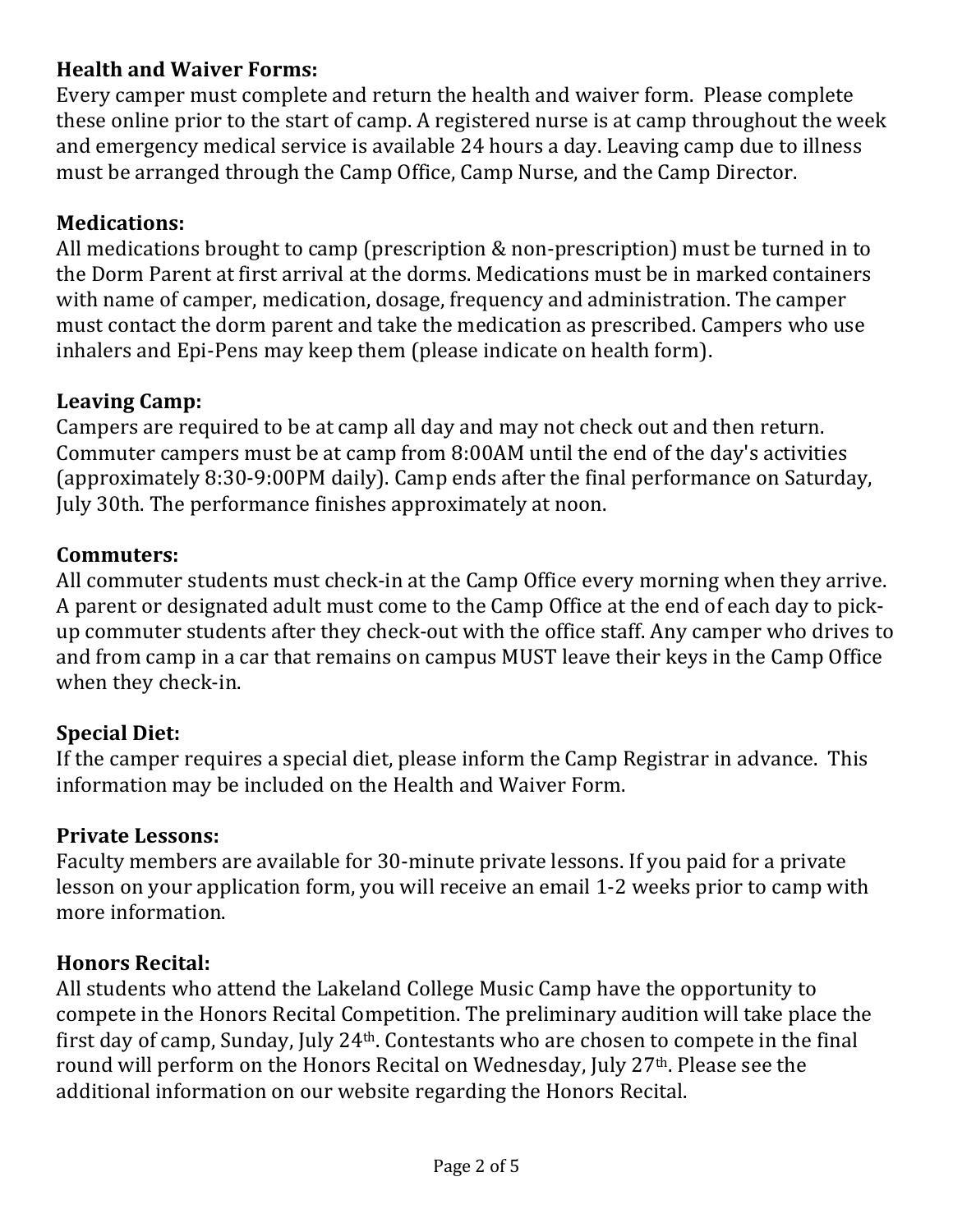# **Cancellation/Refund Schedule:**

On or before July  $15<sup>th</sup>$  Refund less \$100 administrative fee July  $15<sup>th</sup>$  – first day of camp Refund less \$200 administrative fee After first day of camp With written physician's note, pro-rated refund less \$100 administrative fee. No refunds without physician's note.

Refunds issued only to original payer of fees. Refunds may take up to 3 weeks to complete.

### **Camp Dress:**

Daytime – Dress for classes during the day is regular school dress. Please do not wear clothes with holes, short shorts or skirts, tube tops or bare midriffs.

Evening Concerts – Dress for attending concerts is dressy pants or skirt and shirt. Please no jeans and t-shirts for concerts.

Final Concert – Dress for the final concert is black pants or skirt, a white dress-shirt or blouse, and black shoes and black socks or stockings. Men should wear a black tie.

#### **Spending Money:**

Most campers bring between \$25 and \$50 as spending money. The Campus Shop (books and apparel), Muskie Mart (convenience store), and Daily Grind (gourmet coffee shop) will be open during the week of camp.

#### **Instrument Repair:**

Most minor repairs can be taken care of through the Camp Office. For major repairs, an outside repair source can be used at the parent's expense.

#### **Mail:**

Send mail (with return address) to: Name / Lakeland Music Camp / W3718 South Drive / Plymouth, WI 53073-4878

#### **Visiting Camp:**

Due to space limitations and camper safety, visitation is limited to the final concerts on Saturday. 

#### **Calling Camp or Calling Home:**

Campers may bring cell phones but they are not to be brought to classes, rehearsals, or performances. We are not responsible for the loss of cell phones or other items during camp. Parents and relatives may phone campers at the following number in the case of an emergency: Camp Office - (920) 565-1000 ext. 2875. Lakeland University computer labs are unavailable to campers during the week.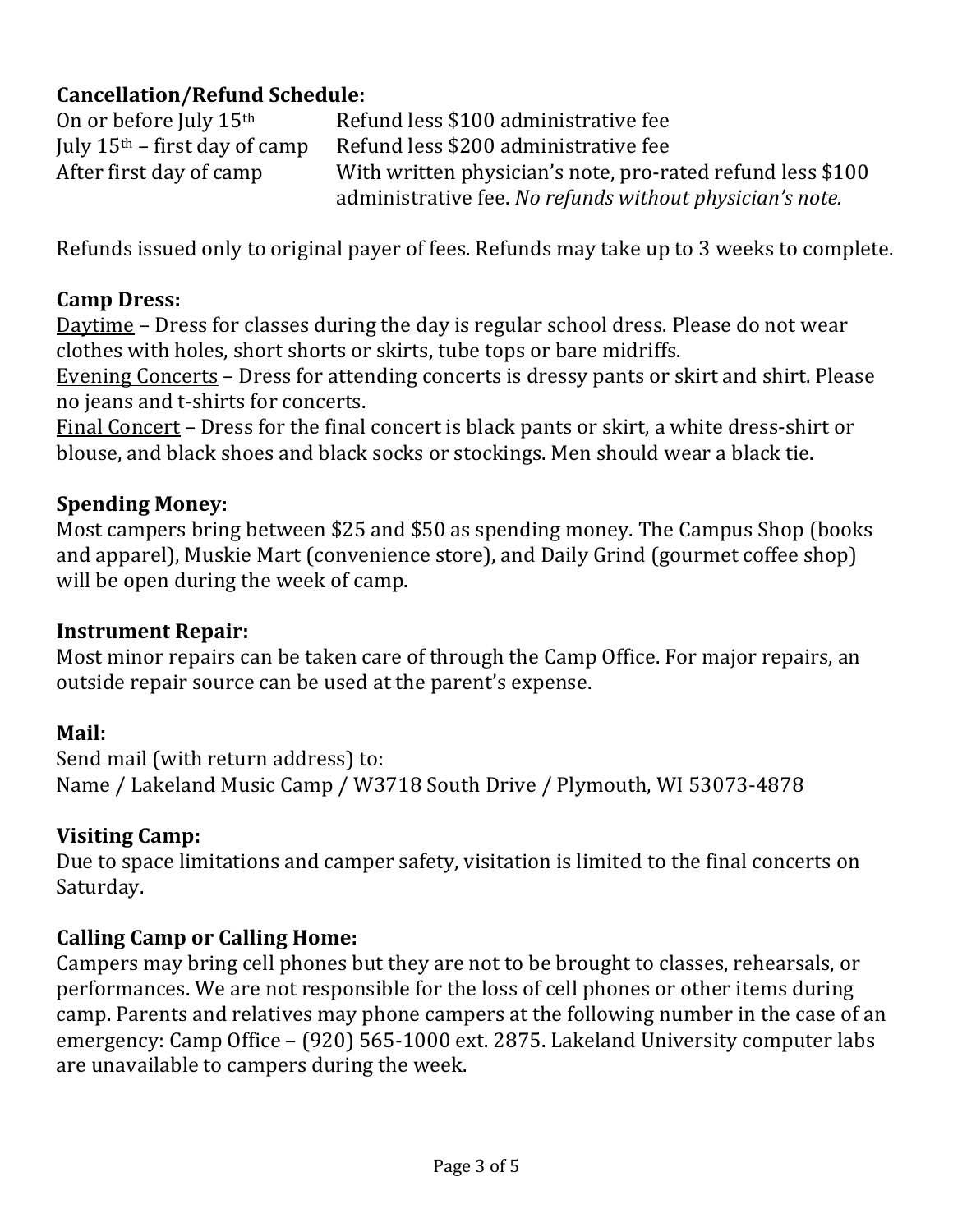### **Campus Living:**

Campers will be kept busy throughout the day with rehearsals and classes. There are optional recreational activities each afternoon but very little other free time. Campers do get tired by the middle of the week. Be sure to sleep after lights out and plan on being busy! Please note: student dorms for music camp are not air-conditioned; during warm weather we encourage campers to drink lots of water and bring a fan.

#### **What to Bring:**

- $\Box$  Your instrument, in good working condition
- $\Box$  Music for audition
- $\square$  Toiletries (towels, washcloths, soap, etc.)
- $\Box$  Bed sheets (dorm size fitted or two flat), pillow, and blanket
- $\square$  Casual and semi-formal wear (see Camp Dress)
- $\Box$  Raincoat and umbrella
- $\Box$  Extra spending money
- $\square$  Small fan some residence halls are not air-conditioned
- $\Box$  Guitar and/or ukulele (if you are taking the Guitar or Ukulele Elective)
- $\Box$  Headphones or earbuds (if you are taking the Beginning Finale Composition Elective)
- $\Box$  Folding luggage cart for large instruments (optional)
- $\Box$  Cell phones are allowed but to be used only during breaks and free time

For the following instruments, items listed below are required:

Trumpets and Trombones - a straight and a cup mute

Percussionists – stick bag containing snare sticks, timpani mallets, plastic bell mallets, and yarn marimba mallets

Strings - extra set of strings for your instrument

#### **What Not to Bring:**

| Computers     | <b>Cooking Appliances</b> |
|---------------|---------------------------|
| <b>TVs</b>    | <b>Skateboards</b>        |
| Video Games   | In-Line Skates            |
| Refrigerators |                           |

#### **Concert Schedule:**

Every night campers will attend a musical performance: Monday at 7:00 - Guest Artist Tuesday at 6:30 - Faculty Recital Wednesday at 6:30 - Honors Recital Thursday at 6:30 – Variety Show Friday at 7:00 - Small Ensembles Concert

Due to space limitations, parents are invited only to the Saturday morning performances.